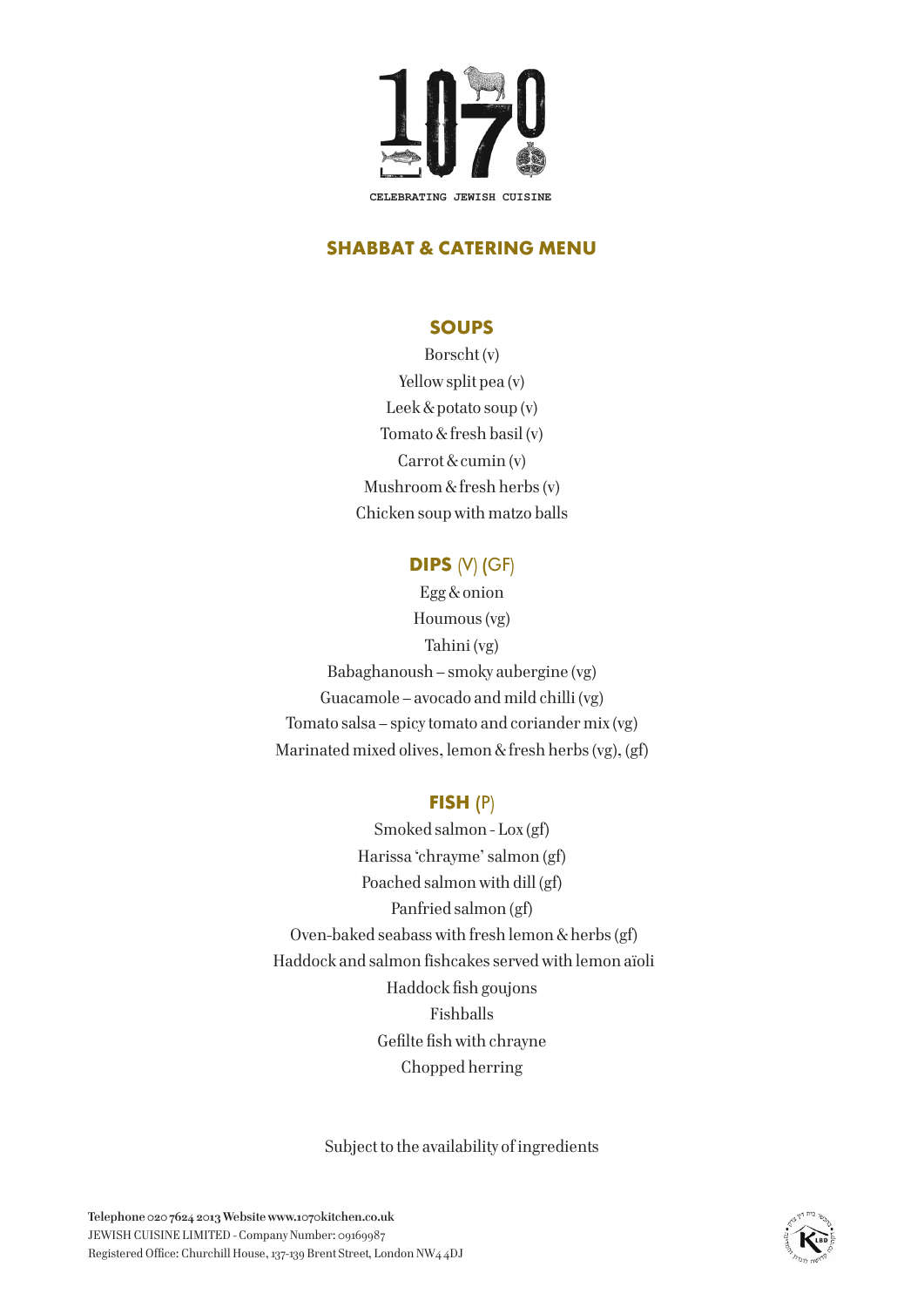

# **SHABBAT & CATERING MENU**

# **MEAT & POULTRY**

House cured salt beef (gf) Smoked turkey (gf) Chicken schnitzel Chicken goujons Chopped liver

#### **MAIN COURSES**

Whole roast chicken (gf) Roasted chicken portion (gf) Chicken breast with preserved lemon & harissa (gf) Grilled chicken thighs, lemon & fresh herbs (gf) Beef meatballs in a herbed tomato sauce Moroccan lamb shank with sultana & prunes Moroccan lamb tagine Hungarian beef goulash Roast beef with red wine gravy Couscous au sept légumes (vg) Makhani curry, basmati rice (vg), (gf) Memulaim – stuffed vegetables with couscous (vg)

# **SIDES** (V)

Roasted new potatoes with fresh herbs (vg), (gf) Lime & mint couscous (vg) Basmati rice (vg), (gf) Tsimmes – baby carrots (gf) Roasted sweet potato wedges, red onion (vg), (gf) Roasted mixed vegetable antipasti (vg), (gf) French beans, cherry tomatoes & red onion (vg), (gf)

Subject to the availability of ingredients